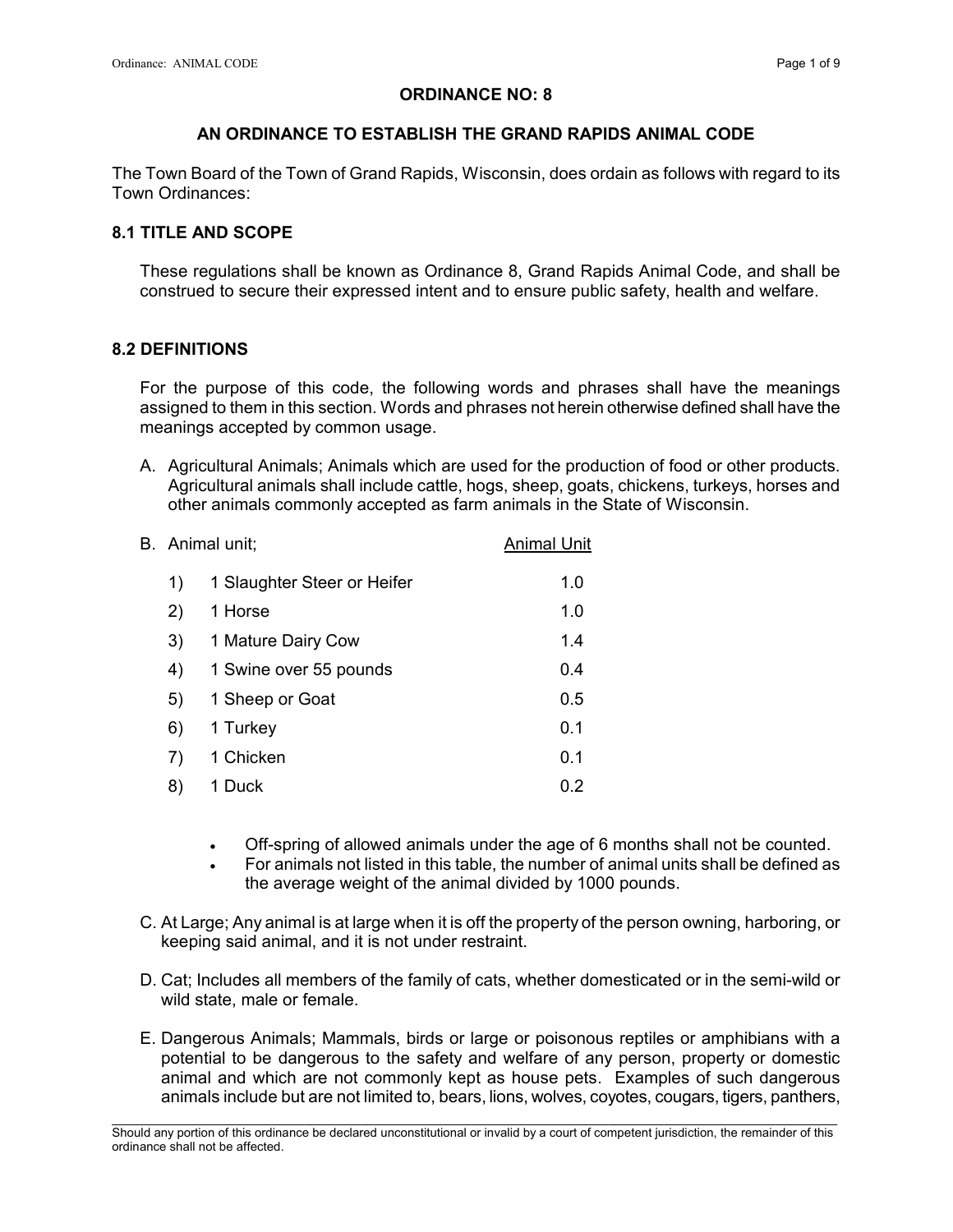apes, alligators, crocodiles, large snakes (greater than 6 feet) and poisonous snakes, badgers, and ocelots. Dangerous animals shall also include any animal that has attacked or bitten any person when said attack or bite was unprovoked. Animals cross-bred with dangerous animals shall also be considered dangerous animals, such as animals bred from dogs and coyotes or dogs and wolves.

- F. Dog; Includes all members of the family of dogs, whether domesticated or in the semi-wild or wild state, male or female.
- G. Domestic Animals; Animals defined as traditional house pets such as dogs, cats, and birds which can be contained within a dwelling, throughout the entire year, provided that containment can be accomplished without special modification to the structure requiring a building permit from the Town. Domestic animals also include birds and rabbits normally sheltered outside the home.
- H. Kennel: Any structure or premises on which three or more dogs over four months of age are kept for purposes of breeding, sale or sporting or who engage commercially in boarding dogs within the Town of Grand Rapids.
- I. Owner; Any person or persons, firm or corporation owning, harboring, or keeping an animal, and the occupant of any premises on which an animal remains, or to which it customarily returns daily for a period of ten days is presumed to be harboring or keeping the animal with the meaning of this ordinance.
- J. Public nuisance Animal; Any one or more of the following:
	- 1) If the animal is repeatedly found at large;
	- 2) Damages the property, or garden of anyone other than its owner;
	- 3) Is a vicious animal(s);
	- 4) Causes unsanitary conditions of enclosures or surroundings;
	- 5) By virtue of the number of types of animals maintained on a property, are offensive or dangerous to the public health, safety, or welfare;
	- 6) Makes noises tending to disturb neighbors;
	- 7) Molests passers-by or passing vehicles;
	- 8) Attacks other domestic animals;
	- 9) Has been designated by the County Humane Officer to be a public nuisance animal.
- K. Vicious Animal; Any animal which reasonably constitutes a physical threat to human beings or other animals by virtue of one or more attacks.

## 8.3 INCORPORATION OF WISCONSIN STATUTES

The statutory provisions describing and defining regulations with respect to the keeping of a dog in Wisconsin Statutes Chapter 174 are hereby adopted and, by reference, made a part of this Ordinance as if fully set forth herein. Any act required to be performed or prohibited by any such statute shall likewise be required under this Ordinance.

\_\_\_\_\_\_\_\_\_\_\_\_\_\_\_\_\_\_\_\_\_\_\_\_\_\_\_\_\_\_\_\_\_\_\_\_\_\_\_\_\_\_\_\_\_\_\_\_\_\_\_\_\_\_\_\_\_\_\_\_\_\_\_\_\_\_\_\_\_\_\_\_\_\_\_\_\_\_\_\_\_\_\_\_\_\_\_\_\_\_\_\_\_\_\_\_\_\_\_\_\_\_\_\_\_ Should any portion of this ordinance be declared unconstitutional or invalid by a court of competent jurisdiction, the remainder of this ordinance shall not be affected.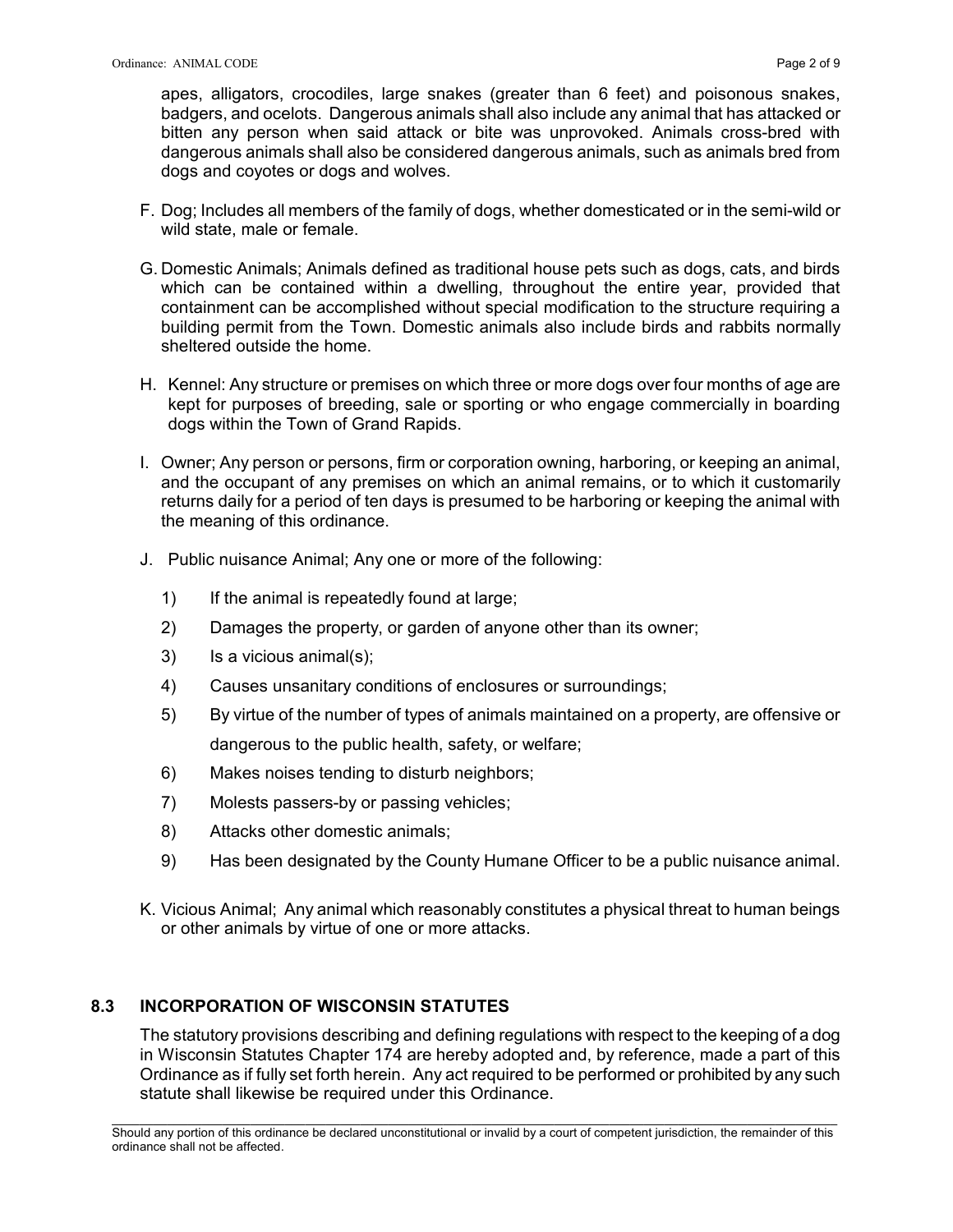# 8.4 ANIMALS RUNNING AT LARGE PROHIBITED

- A. The owner of any animal found to be running "at large" shall be subject to a forfeiture per Ordinance 39 "Schedule of Fees and Forfeitures" for each day during which said violation shall continue together with the costs of prosecution.
- B. Animals running "at large" shall be considered a public nuisance and may be seized or restrained, and if so restrained or seized shall be turned over to the town police or to agents or employees of the South Wood County Human Society, Inc. The owner of said animal may reclaim said animal by paying a fee as per Ordinance 39 "Schedule of Fees and Forfeitures" for the pick-up and/or sheltering of said animal. If said animal is not reclaimed within seven days, said animal may be destroyed.

# 8.5 ANIMALS DISTURBING THE PEACE PROHIBITED

- A. It shall be unlawful for any person to own, keep, have in possession, or harbor any animal which is a habitual howler, yelper, barker or other noisemaker or which, shall cause unreasonable annoyance or disturbance to a person. Provided, however, that the provisions of this section shall not apply to duly authorized animal hospitals or clinics established and in operation for the treatment of small animals.
- B. No person shall be convicted under the provisions of this section except under the evidence from 50% of the adult residents living within 250 feet of the residence of the animals complained of or from two persons, each of a different household, whichever is less. In addition, a citation may be issued for any violation of this section that is witnessed by a law enforcement officer.

## 8.6 ANIMAL DEFECATION

Any person who allows any animal owned or under his or her control to defecate on the property of another or on any public property shall cause the feces to be removed immediately. Animal waste shall also be removed from the pens and premises on a regular basis.

## 8.7 INHUMANE TREATMENT

No person shall be cruel or inhumane to any animal by beating, torturing, mutilating or failing b provide it with adequate food, drink or shelter. No person shall abandon any animal within the Town.

## 8.8 CONTROL OF RABIES

- A. Any animal having rabies or suspected of having rabies shall be reported to the County Humane Officer and County Health Department within 24 hours by any person having knowledge or suspicion of the same. Whenever an animal shall bite a person, notice thereof shall be reported to the County Humane Officer within 24 hours, giving, if possible, the name and address of the owner of the animal and the circumstances under which the bite occurred.
- B. If an animal has bitten a person, is suspected of having rabies or has been bitten by an animal suspected of having rabies, such animal may be impounded for a period of ten days for observation at the owner's expense, unless said owner can furnish conclusive evidence

\_\_\_\_\_\_\_\_\_\_\_\_\_\_\_\_\_\_\_\_\_\_\_\_\_\_\_\_\_\_\_\_\_\_\_\_\_\_\_\_\_\_\_\_\_\_\_\_\_\_\_\_\_\_\_\_\_\_\_\_\_\_\_\_\_\_\_\_\_\_\_\_\_\_\_\_\_\_\_\_\_\_\_\_\_\_\_\_\_\_\_\_\_\_\_\_\_\_\_\_\_\_\_\_\_ Should any portion of this ordinance be declared unconstitutional or invalid by a court of competent jurisdiction, the remainder of this ordinance shall not be affected.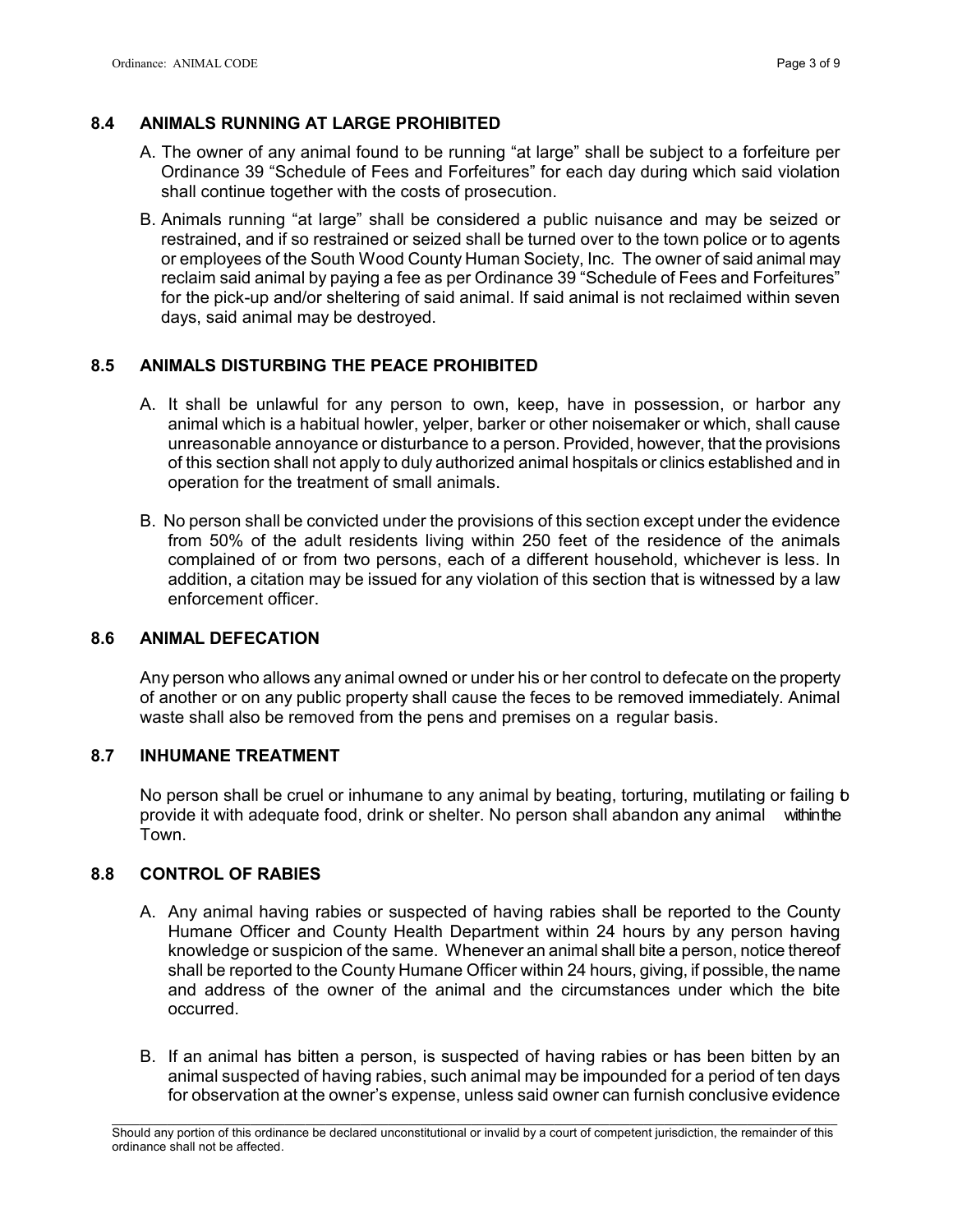that said animal has received current immunization shots for rabies.

### 8.9 INDIVIDUAL DOG LICENSES

Except as provided in sec. 174.054 Wis Stats., every owner of every dog more than five months of age on January 1 of any year, or five months of age within the license year, shall annually, at the time and in the manner provided by law for payment of personal property taxes, pay an annual license fee as per Ordinance 39 "Schedule of Fees and Forfeitures" and obtain a license and collar tag for such dog.

- A. Dogs under six months of age acquired from a Humane Society Animal Shelter facility shall be spayed or neutered by eight months of age. Dogs acquired from an animal shelter at an age of six months or more, shall be spayed or neutered within 60 days.
- B. The license year for dogs shall commence on the 1<sup>st</sup> day of January and end on the 31<sup>st</sup> day of the following December.
- C. Every licensed dog over the age of five months on January 1 of any year shall at all times wear a substantial durable collar to which shall be attached securely the license tag required. No license tag shall be used on the collar of any dog other than the one for which it was issued. No person shall remove the collar or tag or both from any dog without consent of the person to whom the license was issued. If a dog is retained in a fence, kennel or pen, it need not wear its collar.
- D. The Town shall assess and collect a late fee as per Ordinance 39 "Schedule of Fees and Forfeitures" from every owner of a dog five (5) months of age or over, if the owner failed to obtain a license:
	- 1) Prior to April  $1<sup>st</sup>$  of each year; or,
	- 2) Within 30 days of acquiring ownership of a licensable dog; or,
	- 3) On or before the dog reached licensable age.
- E. All late fees received or collected shall be paid into the local treasury as revenue of the Town.
- F. The maximum number of dogs which may be kept at one household without obtaining a dog exemption permit is two. An owner may obtain an annual exemption permit from the two dogs per household regulation by applying to the Plan Commission for an excess household dog exemption permit, and paying fees required by Town policy for said permit as per Ordinance 39 – "Schedule of Fees and Forfeitures". The exemption permit may be revoked by the Plan Commission upon its finding, after notice to the permit holder of the meeting at which revocation will be considered, that the terms of this ordinance or a permit issued thereunder have been violated.
- G. A kennel may not be operated in the Town of Grand Rapids unless the kennel is located in a zoning district which authorizes kennels as a conditional use and a conditional use permit has been issued per Ordinance 52-Zoning for the kennel.

\_\_\_\_\_\_\_\_\_\_\_\_\_\_\_\_\_\_\_\_\_\_\_\_\_\_\_\_\_\_\_\_\_\_\_\_\_\_\_\_\_\_\_\_\_\_\_\_\_\_\_\_\_\_\_\_\_\_\_\_\_\_\_\_\_\_\_\_\_\_\_\_\_\_\_\_\_\_\_\_\_\_\_\_\_\_\_\_\_\_\_\_\_\_\_\_\_\_\_\_\_\_\_\_\_ Should any portion of this ordinance be declared unconstitutional or invalid by a court of competent jurisdiction, the remainder of this ordinance shall not be affected.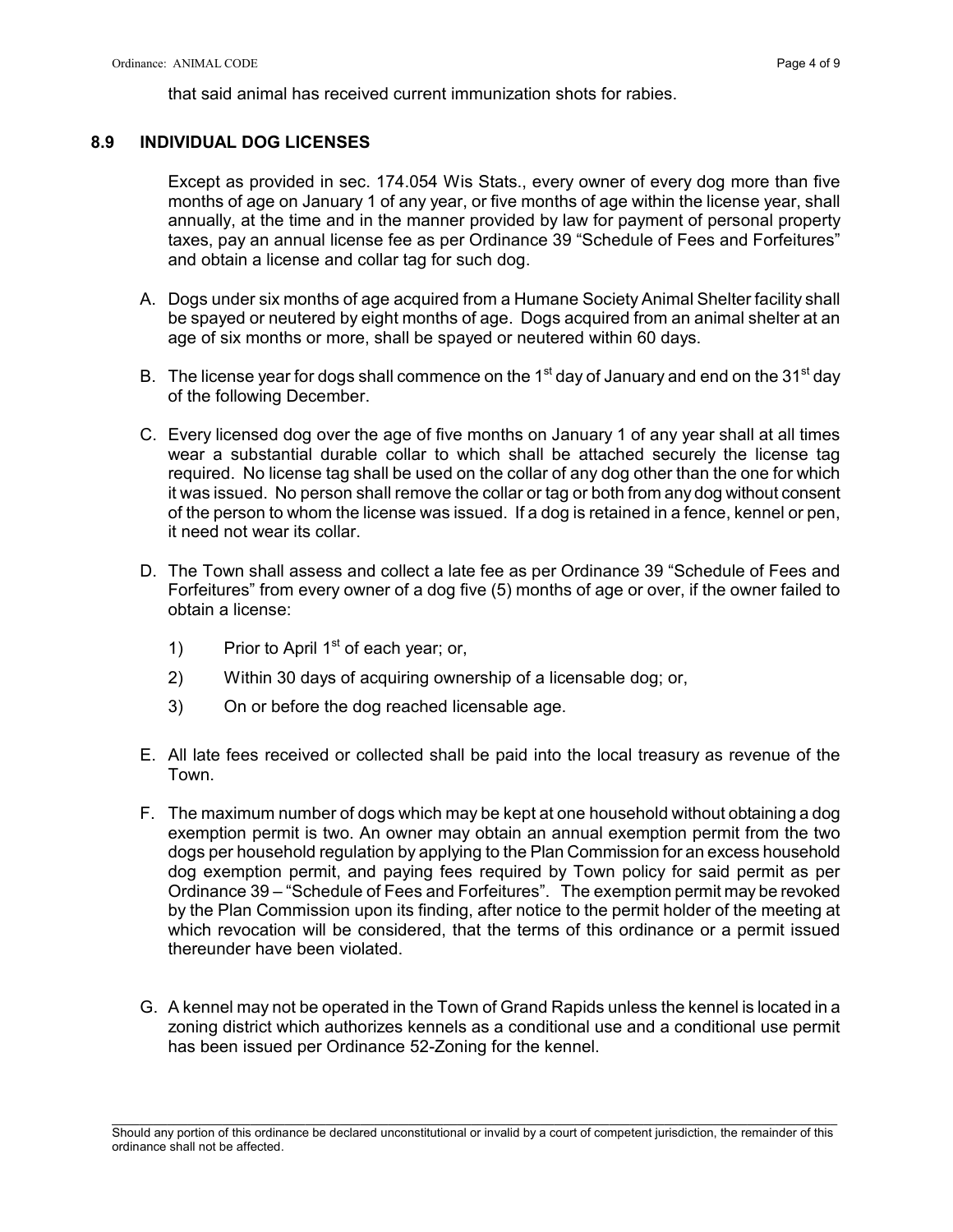### 8.10 MULTIPLE DOG LICENSES

- A. The provisions set forth in sec. 174.053 Wis. Stats. shall apply to the issuance of multiple dog licenses.
- B. The Town shall assess and collect from a multiple dog license holder a late fee as per Ordinance 39 "Schedule of Fees and Forfeitures" for each dog, five months of age or older, if:
	- 1) A kennel license holder fails to obtain a multiple dog license prior to April  $1<sup>st</sup>$  of each year; or,
	- 2) Within 30 days of acquiring ownership of a licensable dog fails to obtain an additional tag; or,
	- 3) If the holder of a multiple dog license fails to obtain an additional tag on or before the dog reaches licensable age.
- C. All late fees received or collected shall be paid into the treasury as revenue of the Town.

# 8.11 OTHER REGULATION

- A. Agricultural Animals.
	- 1) The keeping of agricultural animals in the Agricultural (A) zoning district is a permitted use.
	- 2) The keeping of agricultural animals in any other zoning district is limited to parcels of land that are at least 5 acres and is further subject to the following limit:
		- a. A limit of one animal unit per 2 acres of grazable acreage land.
	- 3) Notwithstanding subparagraph 2) above, chickens (roosters are prohibited) may be kept or maintained upon the following:
		- a. Up to six (6) chickens (.6 animal units) may be raised within a lot zoned R-1 residential (one- and two-family), a lot zoned R-2 residential (one- and two-family), or R-2S residential (one-family), provided there is a use as a single-family or two-family; upon application to the Plan Commission and permit.
			- 1. Rental tenants of a single-family dwelling or a one-two family dwelling that is zoned R-1, R-2, or R2S shall obtain written approval from the landlord prior to the keeping or maintaining of chickens on the rental premise. The landlord's written approval must accompany the applicant's permit application.
		- b. No owner or tenant shall own, keep or maintain chickens within the Town under subparagraph 3 above without first obtaining a permit through application to the Plan Commission. A permit shall be subject to the following requirements:

\_\_\_\_\_\_\_\_\_\_\_\_\_\_\_\_\_\_\_\_\_\_\_\_\_\_\_\_\_\_\_\_\_\_\_\_\_\_\_\_\_\_\_\_\_\_\_\_\_\_\_\_\_\_\_\_\_\_\_\_\_\_\_\_\_\_\_\_\_\_\_\_\_\_\_\_\_\_\_\_\_\_\_\_\_\_\_\_\_\_\_\_\_\_\_\_\_\_\_\_\_\_\_\_\_ Should any portion of this ordinance be declared unconstitutional or invalid by a court of competent jurisdiction, the remainder of this ordinance shall not be affected.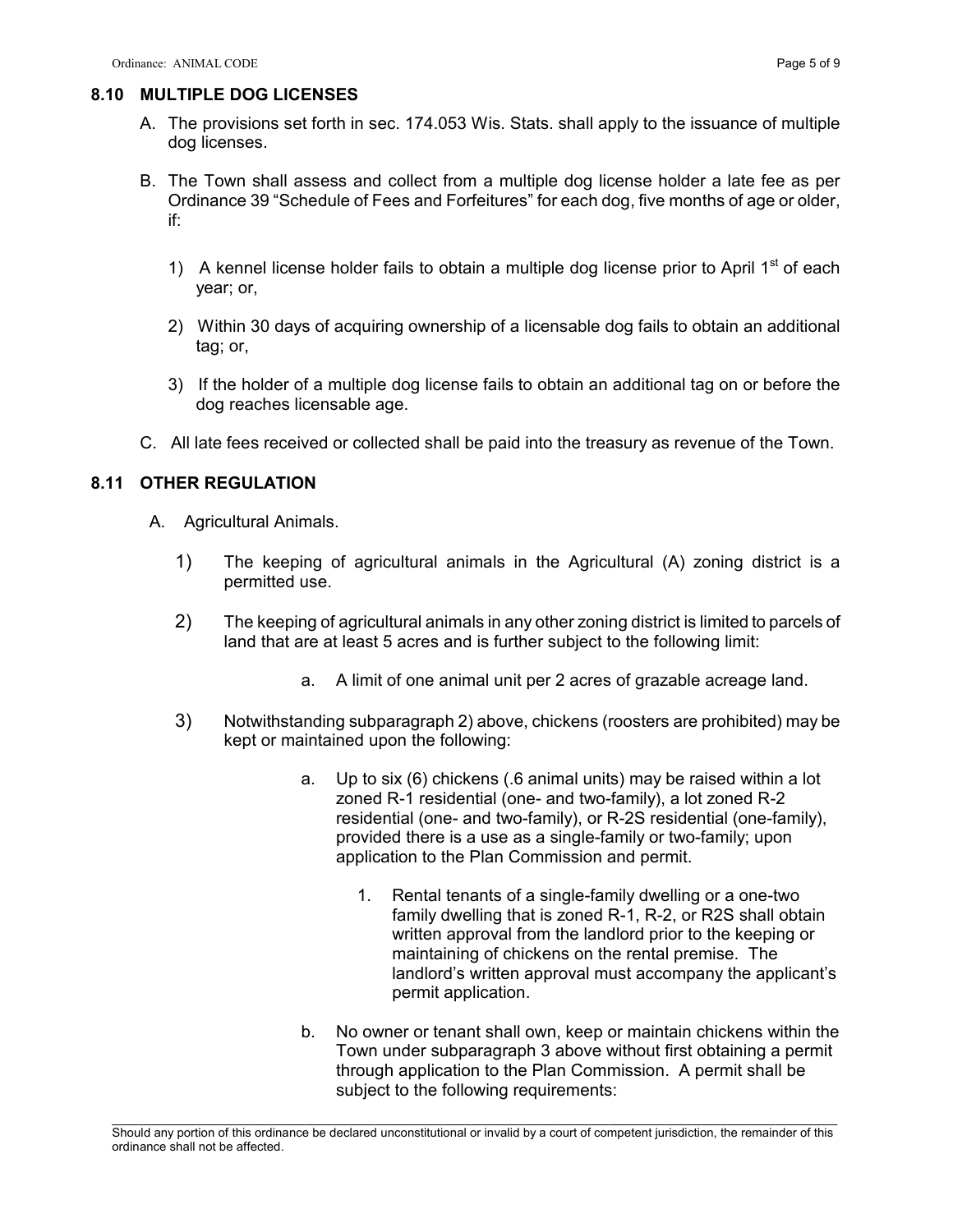- 1. An Initial permit is due and payable, and approval by the Town Planning Commission is required, prior to acquiring and keeping chickens in the Town of Grand Rapids.
- 2. During the initial application process, the Town will notify property owners within a 500-foot radius of an applicant's lot, of an applicant's intention to keep or maintain chickens. Notification of property owners shall not be required for renewal of a permit as long as the permit is kept current and has not lapsed.
- 3. The permit year shall commence on January 1, and shall end on the following December 31, and shall be renewed annually.
- 4. A permit granted shall not transfer to any other property or successor owners of a permitted property. A new permit must be applied for.
- 5. Proof of a livestock premises registration with the Wisconsin Department of Agriculture, Trade, and Consumer Protection must be provided prior to the permit being issued.
- 6. The annual permit fee for keeping and maintaining chickens shall be set by Town policy for said permit as per Ordinance 39 – "Schedule of Fees and Forfeitures," and must be paid to the Town at the time of application. This fee shall not be prorated.
- 7. All renewal permits are due and payable to the Town no later than January 31 of the permit year. Any lapse in permitting shall require the applicant to meet all of the initial permit requirements as set forth above.
- 8. A permit acquired under this subsection may be revoked by the Plan Commission upon its finding, after notice to the permit holder of the meeting at which revocation will be considered, that the terms of this ordinance or a permit issued thereunder have been violated.
- c. Any person keeping chickens under subparagraph 3 above, shall keep or maintain chickens within a coop or attached coop enclosure at all times. Newborn chickens (chicks) up to the age of three (3) weeks may be kept in a residence or outbuilding. Property and coop requirements for permitted chickens under subparagraph 3 above shall be subject to the following:
	- 1. A coop and any attached enclosure shall be located in the side or rear yard area of the permit holder's residence and shall meet all applicable Town Ordinance setback

\_\_\_\_\_\_\_\_\_\_\_\_\_\_\_\_\_\_\_\_\_\_\_\_\_\_\_\_\_\_\_\_\_\_\_\_\_\_\_\_\_\_\_\_\_\_\_\_\_\_\_\_\_\_\_\_\_\_\_\_\_\_\_\_\_\_\_\_\_\_\_\_\_\_\_\_\_\_\_\_\_\_\_\_\_\_\_\_\_\_\_\_\_\_\_\_\_\_\_\_\_\_\_\_\_ Should any portion of this ordinance be declared unconstitutional or invalid by a court of competent jurisdiction, the remainder of this ordinance shall not be affected.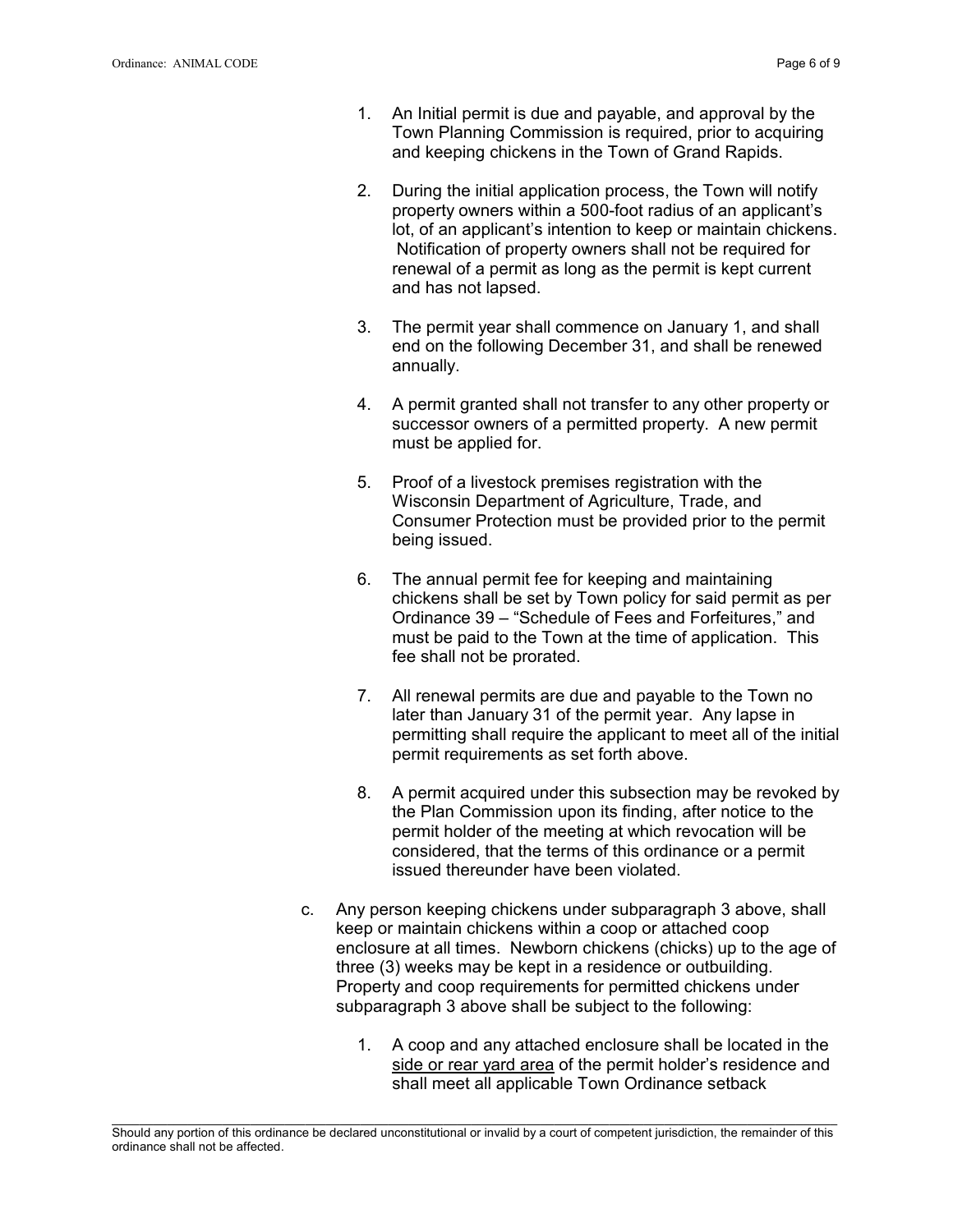requirements for accessory buildings. A drawing of the coop and any attached enclosure and their locations shall be submitted with the permit application.

- 2. A coop and any attached enclosure shall not be closer than 25ft. to a residential dwelling on an adjacent lot.
- 3. All chickens shall be kept and maintained within a ventilated and roofed coop in compliance with any applicable state and local requirements. Chickens are not permitted to have free range.
- 4. All coops, including an attached coop enclosure, shall be enclosed with wire netting or equivalent material that will prevent chickens from escaping the coop or the attached enclosure. The ability to utilize wire netting or equivalent materials shall only be for the limited purpose of the coop and coop enclosure; wire netting is not to be used as a boundary fence. All other fencing must adhere to the fencing regulations found within Town Ordinance section 52.3(J).
- 5. The coop structural floor shall allow at least four (4) square feet per chicken, and the height of the coop shall not exceed six (6) feet above ground level.
- 6. The coop shall have a clear open space to allow the chickens to walk on the ground or a concrete slab.
- d. Sanitation requirements for permitted chickens under subparagraph 3 above shall be subject to the following:
	- 1. Chickens and their coops shall be kept and maintained at all times in outdoor areas and shall not be permitted inside a residential premise or dwelling, except as provided in subsection 8.11(A)(3)(c).
	- 2. Chicken feed shall be stored and kept in containers, which make the feed inaccessible to rodents, vermin, wild birds, and other predators.
	- 3. All coops and backyards where chickens are kept or maintained shall be reasonably free from chicken manure and other substances, such that the air or environment around the chickens does not become noxious or offensive or create a condition that would reasonably promote the breeding of flies, mosquitoes, or other insects, or provide a habitat, breeding or feeding place for rodents or other animals, or otherwise be injurious to public health.
	- 4. Any person keeping chickens shall not slaughter any chickens on the premises.

\_\_\_\_\_\_\_\_\_\_\_\_\_\_\_\_\_\_\_\_\_\_\_\_\_\_\_\_\_\_\_\_\_\_\_\_\_\_\_\_\_\_\_\_\_\_\_\_\_\_\_\_\_\_\_\_\_\_\_\_\_\_\_\_\_\_\_\_\_\_\_\_\_\_\_\_\_\_\_\_\_\_\_\_\_\_\_\_\_\_\_\_\_\_\_\_\_\_\_\_\_\_\_\_\_ Should any portion of this ordinance be declared unconstitutional or invalid by a court of competent jurisdiction, the remainder of this ordinance shall not be affected.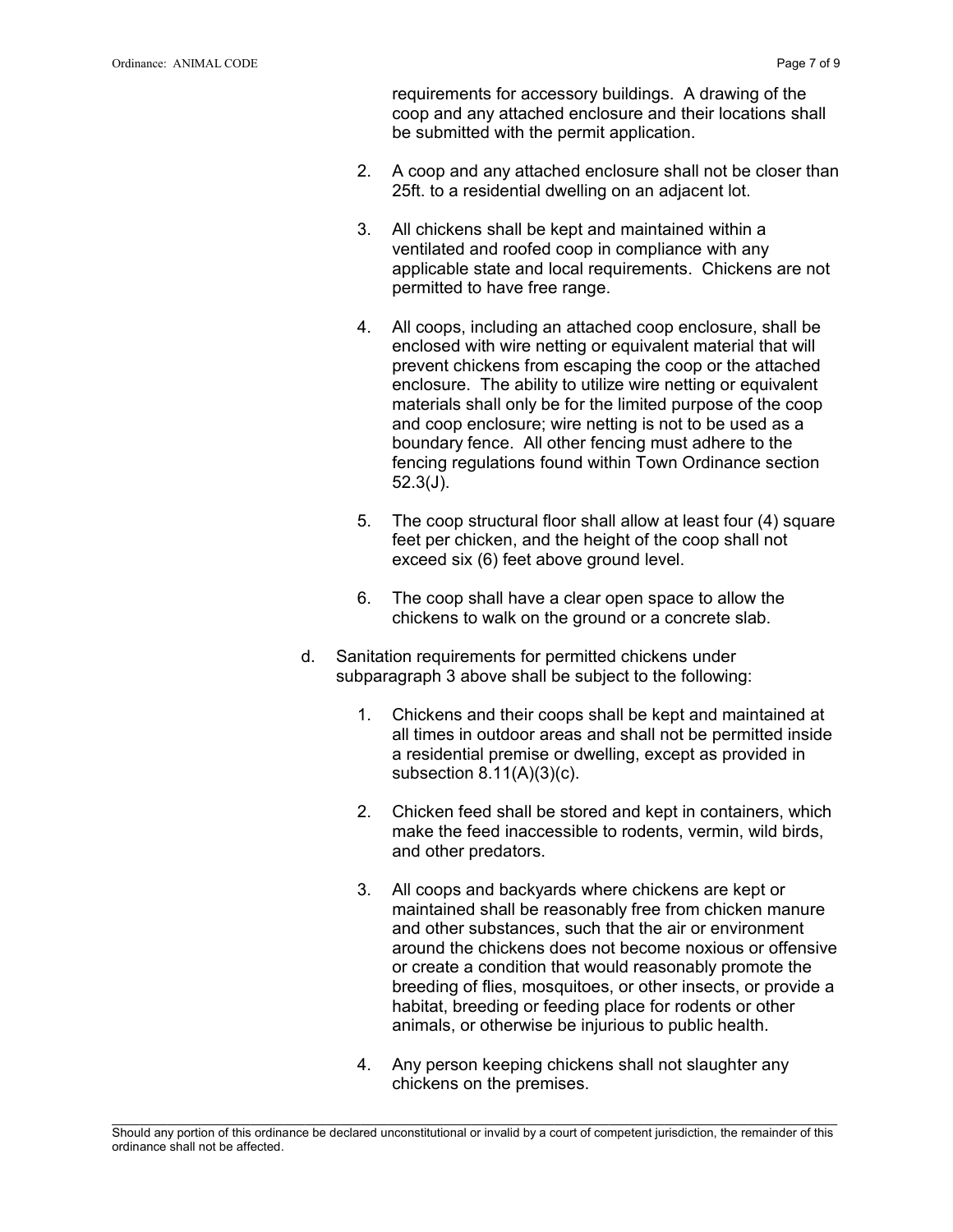- 5. The Town shall have the power, whenever it may deem reasonably necessary, to enter a building, structure, or property where chickens are kept to ascertain whether the keeper is in compliance with this ordinance. The police department and the zoning department may issue compliance orders and citations pursuant to the provisions of this section, and state law.
- 4) This section is not intended to interfere with any restrictive covenants otherwise applicable to certain properties in the Town.
- 5) Chickens may be temporarily allowed for special purposes such as a public-picnic and other special events upon approval of the Town Board.
- 6) Any person keeping chickens allowed under this ordinance shall consult with a veterinarian regarding chickens that appear ill, or on the occasion of a sudden death. If a disease that would be contagious to humans is diagnosed, recommendations to insure prevention or transmission of a disease must be followed as recommended by the veterinarian.
- B. Stables and Barns.
	- 1) Except in the Agricultural (A) District, animals shall be provided a shelter under roof appropriately sized to accommodate the specific animal in a humane manner.
	- 2) No stable or barn in which agricultural animals are kept or maintained shall be located within 300 feet of a neighboring dwelling or platted area. In addition, stables, barns, or beehives shall meet normal accessory structure setbacks from property lines and rights-of-way.
	- 3) A minimum of 100 square feet of shelter is required for each "animal unit".
	- 4) Agricultural animals shall be enclosed in a pen or corral.
	- 5) Fences for pens, corrals, pasture or similar enclosures must be of sufficient height and strength to retain such animals.
	- 6) No fence shall be located within 200 feet of a neighboring dwelling.
- D. Sanitation and health.
	- 1) Manure, bedding compost and other waste materials must not be piled or allowed to accumulate closer than 75 feet from any lot line and 140 feet from any neighboring residences.
- E. The keeping of wild, dangerous, or vicious animals shall not be allowed.

### 8.12 PENALTIES

Any person who violates any of the provisions of this Ordinance shall, upon conviction, be

\_\_\_\_\_\_\_\_\_\_\_\_\_\_\_\_\_\_\_\_\_\_\_\_\_\_\_\_\_\_\_\_\_\_\_\_\_\_\_\_\_\_\_\_\_\_\_\_\_\_\_\_\_\_\_\_\_\_\_\_\_\_\_\_\_\_\_\_\_\_\_\_\_\_\_\_\_\_\_\_\_\_\_\_\_\_\_\_\_\_\_\_\_\_\_\_\_\_\_\_\_\_\_\_\_ Should any portion of this ordinance be declared unconstitutional or invalid by a court of competent jurisdiction, the remainder of this ordinance shall not be affected.